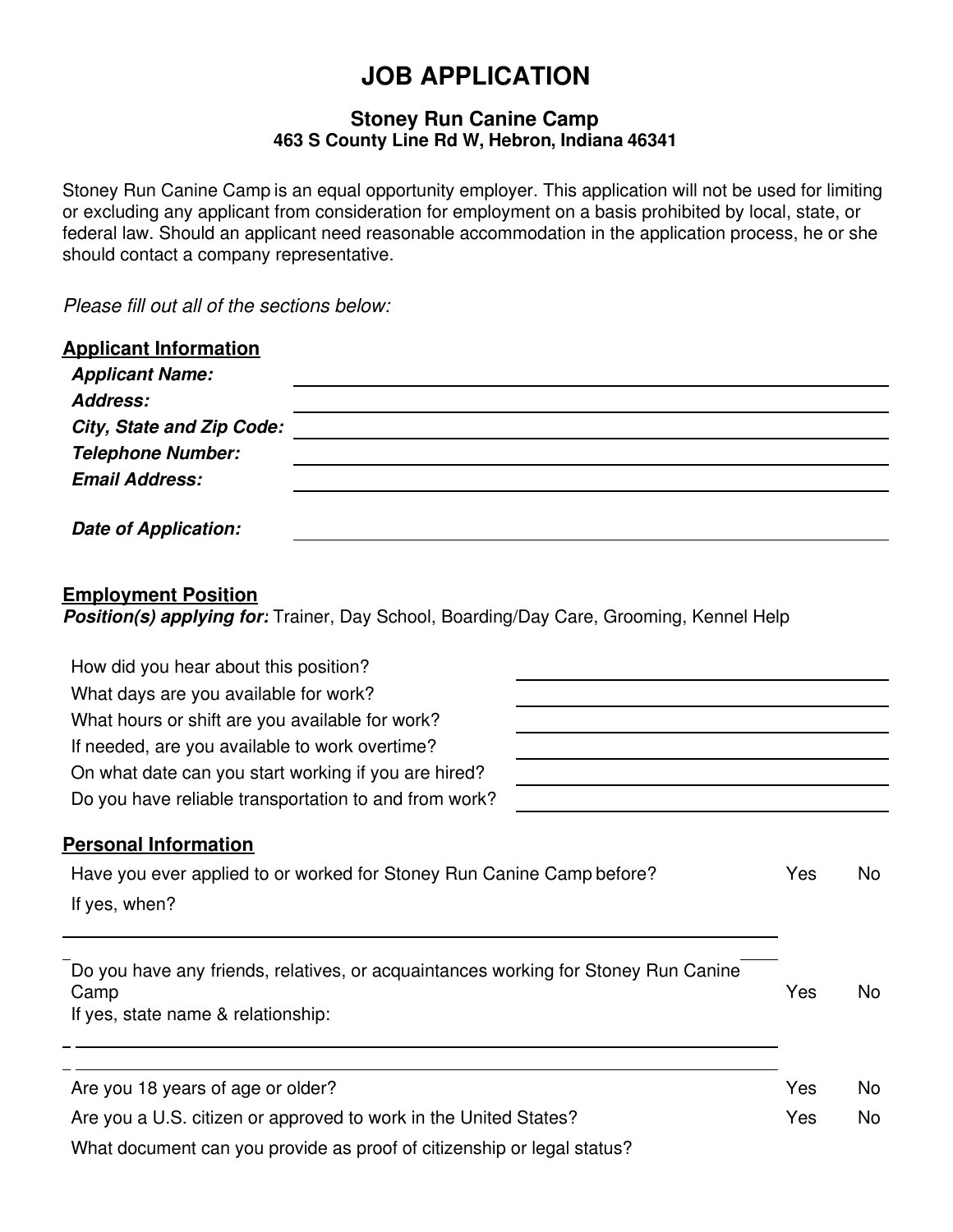| Will you consent to a mandatory controlled substance test?                                             | Yes | No. |
|--------------------------------------------------------------------------------------------------------|-----|-----|
| Have you ever been convicted of a criminal offense (felony or misdemeanor)?                            | Yes | No. |
| If yes, please state the nature of the crime(s), when and where convicted and disposition of the case: |     |     |

*(Note: No applicant will be denied employment solely on the grounds of conviction of a criminal offense. The date of the offense, the nature of the offense, including any significant details that affect the description of the event, and the surrounding circumstances and the relevance of the offense to the position(s) applied for may, however, be considered.)*

### **Job Skills/Qualifications**

Please list below the skills and qualifications you possess for the position for which you are applying:

*(Note: Stoney Run Canine Camp complies with the ADA and considers reasonable accommodation measures that may be necessary for eligible applicants/employees to perform essential functions. It is possible that a hire may be tested on skill/agility and may be subject to a medical examination conducted by a medical professional. )*

# **Education and Training**

#### **High School**

| Name | (City<br>State)<br>Location |  | Degree Earned |
|------|-----------------------------|--|---------------|
|      |                             |  |               |

#### **College/University**

| Name | (City<br>State)<br>Location | Graduated<br>Year ( | Degree Earned |
|------|-----------------------------|---------------------|---------------|
|      |                             |                     |               |

#### **Vocational School/Specialized Training**

| Name | Location (City, State) | Year Graduated | Degree Earned |  |
|------|------------------------|----------------|---------------|--|
|      |                        |                |               |  |

#### **Military:**

Are you a member of the Armed Services? What branch of the military did you enlist? What was your military rank when discharged? How many years did you serve in the military?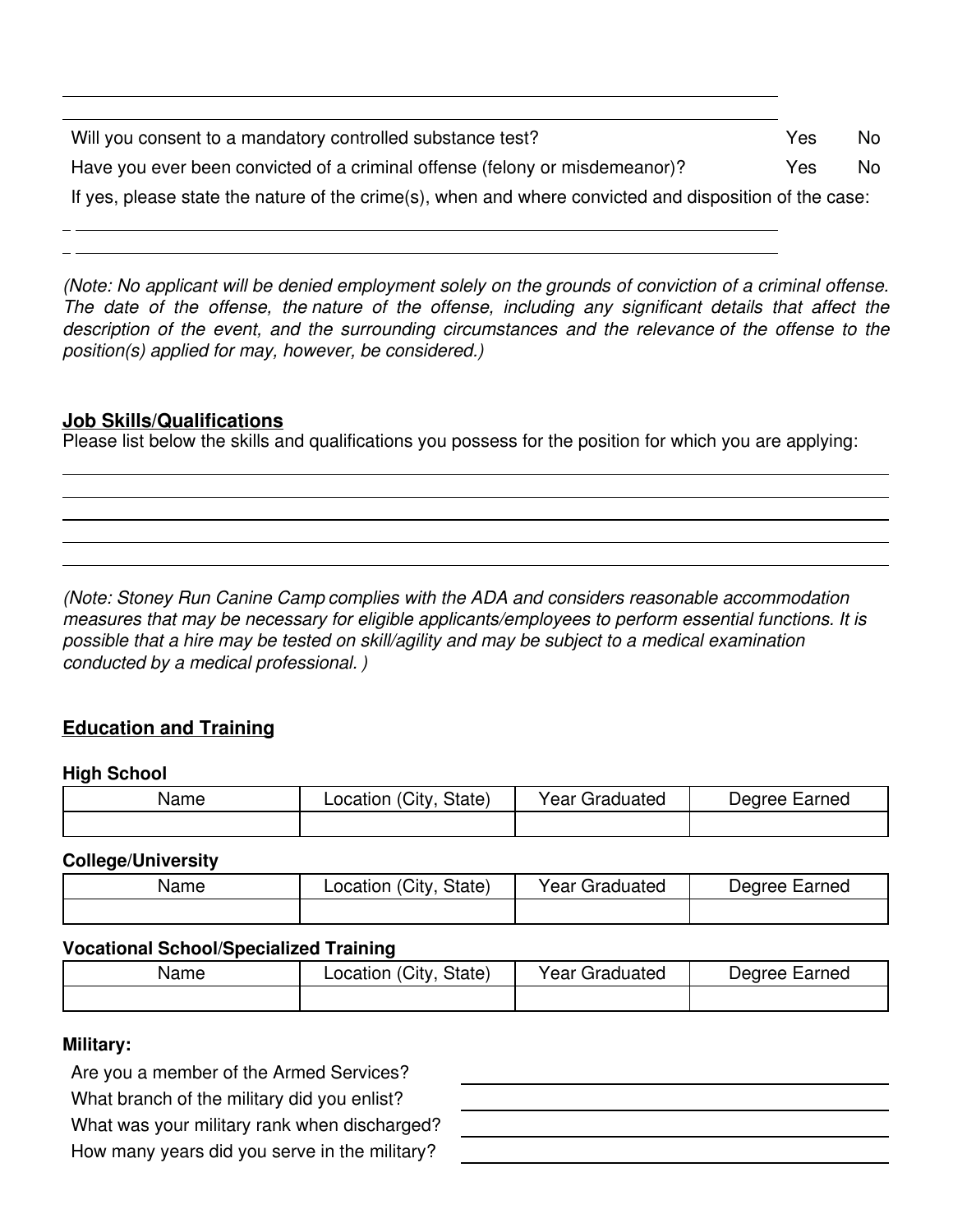What military skills do you possess that would be an asset for this position?

# *Previous Employment*

**Employer Name:** Job Title: Supervisor Name: Employer Address: City, State and Zip Code: Employer Telephone: Dates Employed: Reason for leaving:

| <b>Employer Name:</b>      |  |  |
|----------------------------|--|--|
| Job Title:                 |  |  |
| <b>Supervisor Name:</b>    |  |  |
| <b>Employer Address:</b>   |  |  |
| City, State and Zip Code:  |  |  |
| <b>Employer Telephone:</b> |  |  |
| Dates Employed:            |  |  |
| Reason for leaving:        |  |  |
| <b>Employer Name:</b>      |  |  |
| Job Title:                 |  |  |
| <b>Supervisor Name:</b>    |  |  |
| <b>Employer Address:</b>   |  |  |
| City, State and Zip Code:  |  |  |
| <b>Employer Telephone:</b> |  |  |
| Dates Employed:            |  |  |
| Reason for leaving:        |  |  |

# *References*

Please provide 2 personal and professional reference(s) below:

| Reference | <b>Contact Information</b> |
|-----------|----------------------------|
|           |                            |
|           |                            |

# *Additional Information:*

Why do you want to work at Stoney Run Canine Camp?